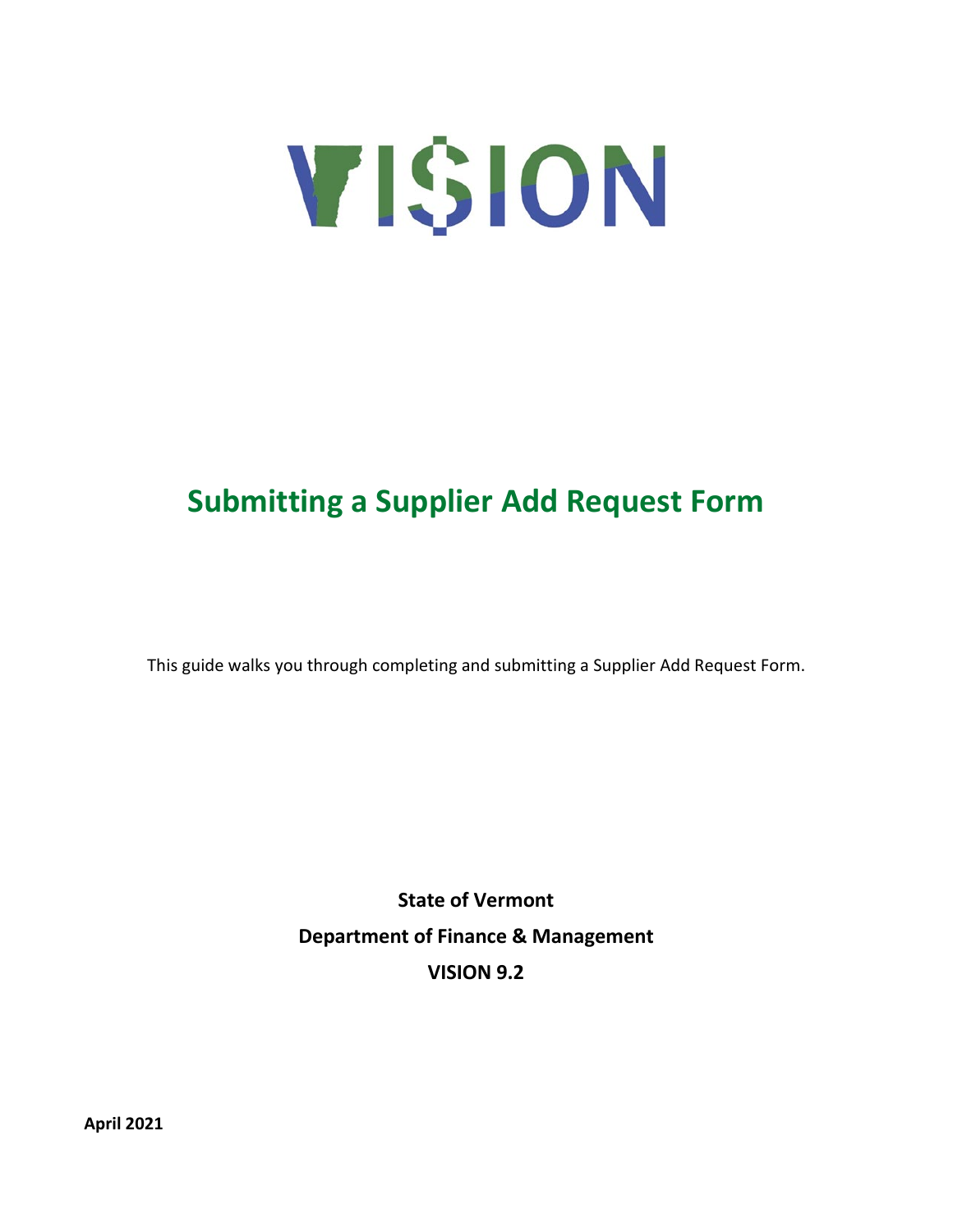### **Table of Contents**

<span id="page-1-0"></span>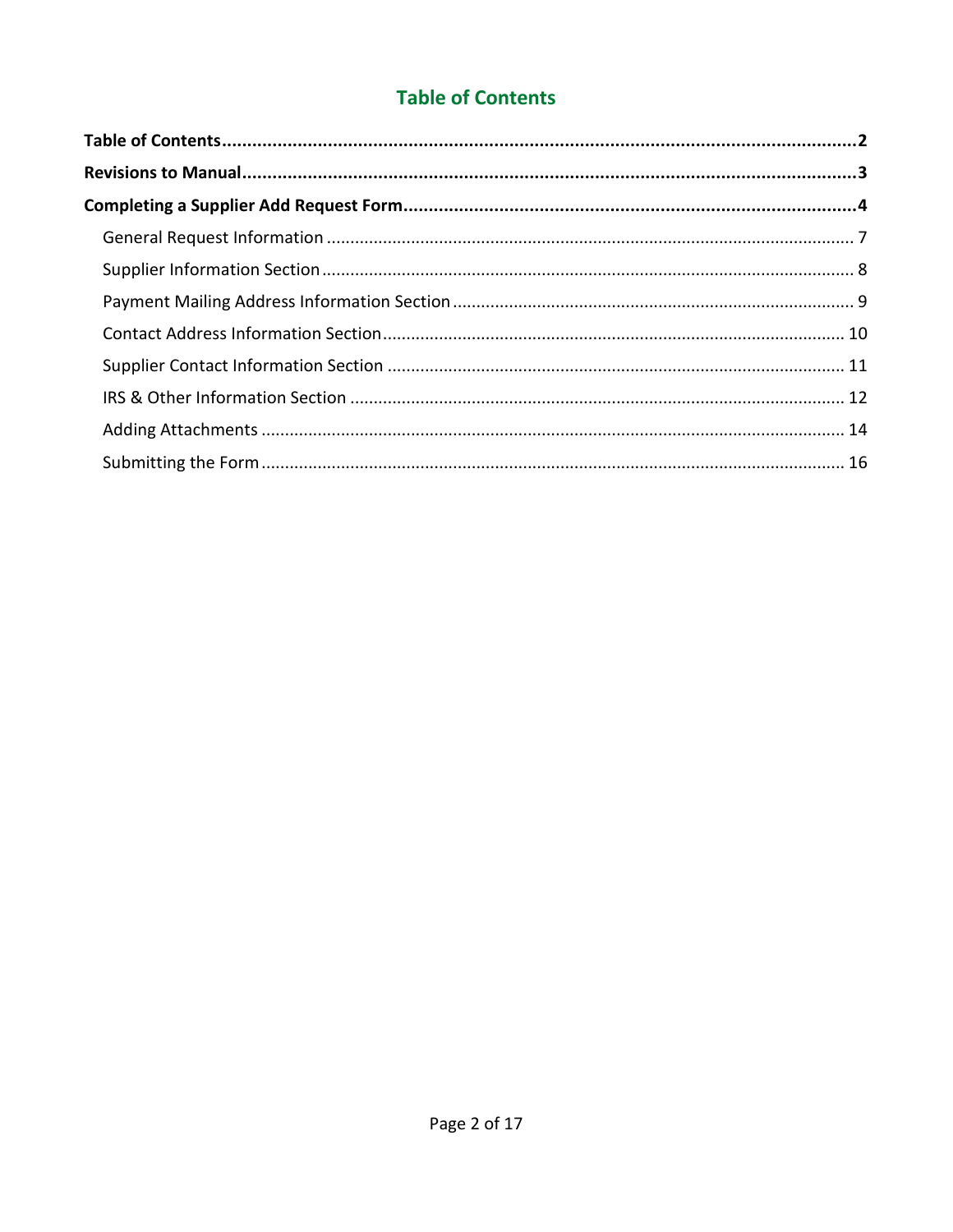## **Revisions to Manual**

### <span id="page-2-0"></span>**April 2021**

• Corrected query name on page 17

### **December 2018**

• Manual written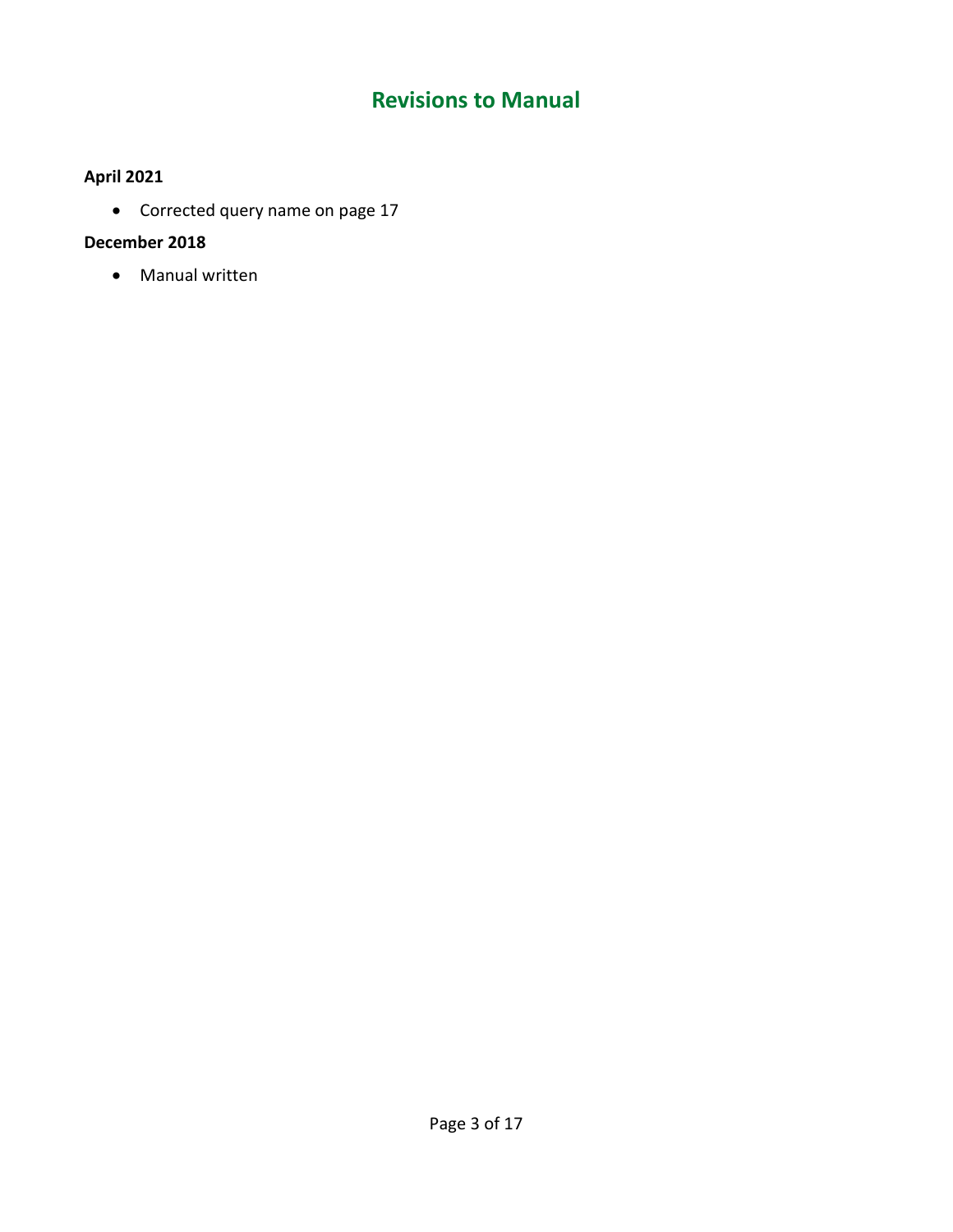# **Completing a Supplier Add Request Form**

<span id="page-3-0"></span>**Situations where this form is used**: When you need to have a supplier added to VISION.

#### **Supplier Add Request Form**

USE THIS FORM TO REQUEST NEW SUPPLIERS THAT ARE LOCATED IN THE U.S. OR CANADA

### **SUPPLIER REQUEST PROCESS**

**Step 1**: Use the Form Instructions below to complete all required fields (marked with an asterisk) and optional fields if the information is available.

**Step 2**: Attach all supporting documentation (W-9 Forms, W-8 Forms, ACH Authorization Forms, email correspondence, etc…) on the attachments page.

**Step 3**: Double check the request to make sure that all fields contain the correct information and that all proper documentation is attached. This step is important because once a requester submits a request they will not be able to access it again unless it is denied by Financial Operations. Additionally, Financial Operations cannot change any information that is entered by the requester so if anything is entered incorrectly or entered into the wrong fields, the request will be denied by Financial Operations and sent back to the requester for correction and resubmission.

**Step 4**: Submit the request for approval. All requests will be handled by priority level by the date/time in which the requests are received. Processing times run anywhere from the same day to five business days.

**Step 5**: Check the status of your requests by running the VT\_SUPPLIER\_FORMS query. This query will provide you the new Supplier ID number for approved requests and it will also show requests that have been denied so that you can view them to see if corrections are needed or not.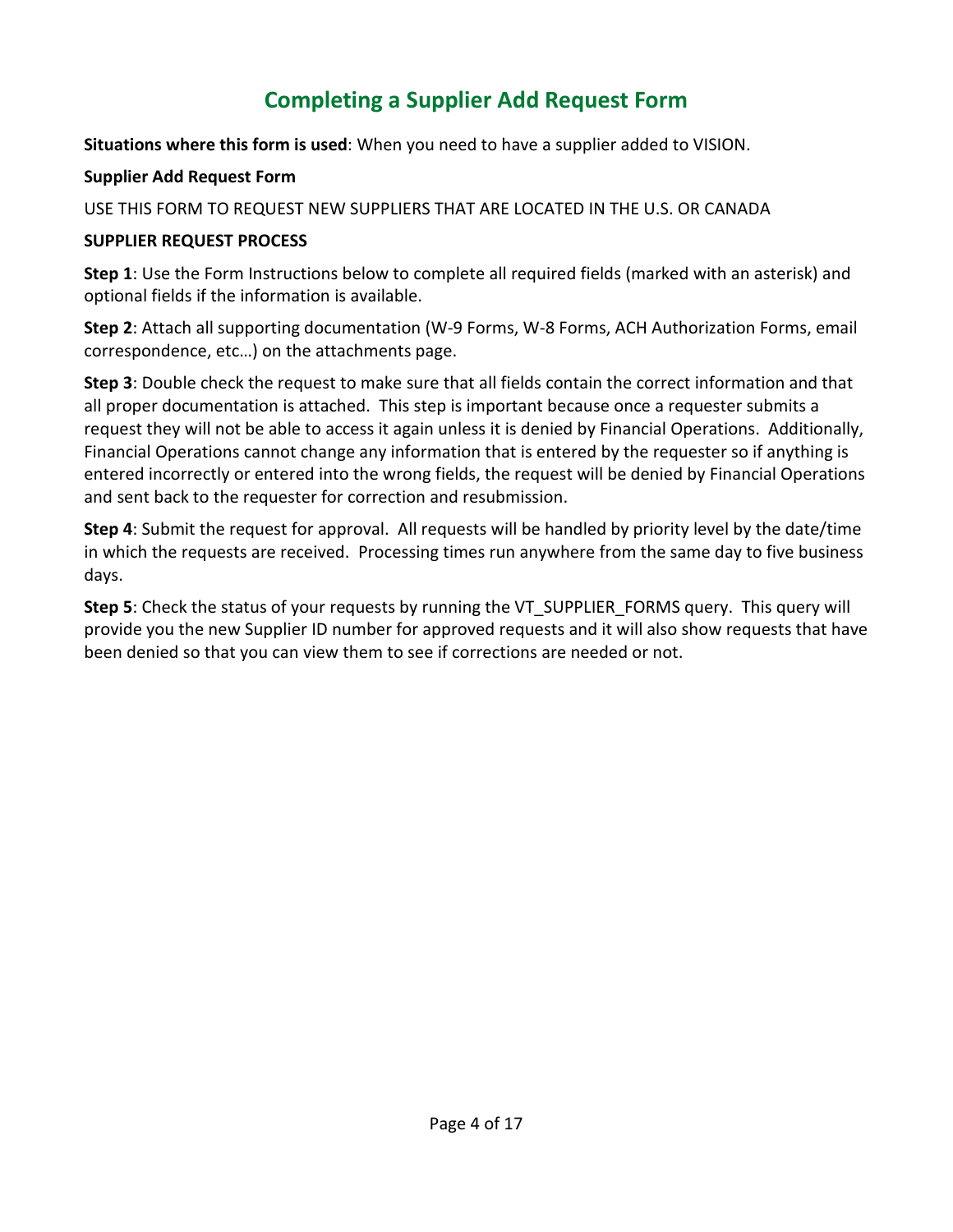#### **WorkCenter Navigation: AP WorkCenter > Suppliers > Supplier Add Request Form**

**Navigator Menu Navigation**: Suppliers > Supplier Information > Supplier Forms > Supplier Add Request Form

The **Search/Fill a Form** page opens, click the **Add a New Value** tab. If a Form field open, use the lookup and choose the Supplier Add Request Form (VT\_SUPL) from the list and click **Add**.

| Search/Fill a Form                      |                                          |                                           |                     |          |
|-----------------------------------------|------------------------------------------|-------------------------------------------|---------------------|----------|
| Find an Existing Value                  |                                          | <b>Add a New Value</b>                    |                     |          |
| Form                                    | Q                                        |                                           |                     |          |
| Add                                     |                                          |                                           |                     |          |
|                                         |                                          |                                           |                     | $\times$ |
| Look Up Form                            |                                          |                                           |                     |          |
|                                         |                                          |                                           |                     | Help     |
|                                         | Form begins with $\sqrt{}$               |                                           |                     |          |
| Portal Label begins with                |                                          |                                           |                     |          |
|                                         |                                          |                                           |                     |          |
| Look Up                                 | Clear                                    | Cancel                                    | <b>Basic Lookup</b> |          |
| <b>Search Results</b>                   |                                          |                                           |                     |          |
| View 100                                |                                          | First $\bigcirc$ 1-4 of 4 $\bigcirc$ Last |                     |          |
| Form                                    | <b>Portal Label</b>                      |                                           |                     |          |
|                                         | VT_EXP_ACC_Vision Expense Access Request |                                           |                     |          |
| <b>CEO</b>                              | <b>REO Vicion Module Security Form</b>   |                                           |                     |          |
| <b>VT SUPL</b>                          | <b>Supplier Add Request Form</b>         |                                           |                     |          |
| VT UPDSUPL Supplier Update Request Form |                                          |                                           |                     |          |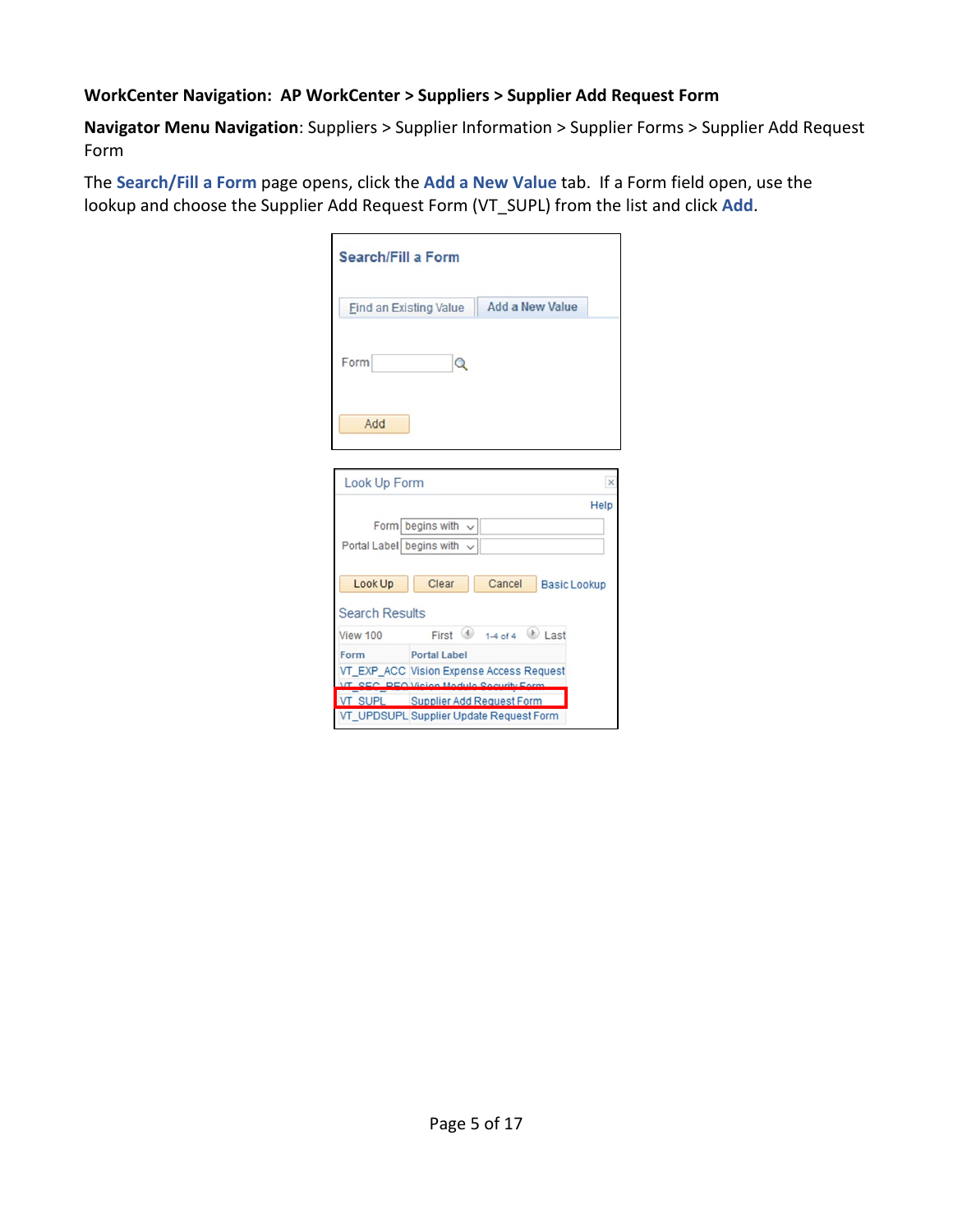The **Supplier Add Request Form** opens. You must enter information into all required fields (marked with an asterisk) but it is recommended that you enter as much information as possible into the optional fields:

| Form<br>Instructions<br>Attachments                                                                                                                             |     |
|-----------------------------------------------------------------------------------------------------------------------------------------------------------------|-----|
| <b>Supplier Add Request Form</b>                                                                                                                                |     |
| *Subject                                                                                                                                                        |     |
| Due Date<br>Priority 3-Standard                                                                                                                                 | BU. |
| Status Initial                                                                                                                                                  |     |
|                                                                                                                                                                 |     |
| <b>*Business Unit</b>                                                                                                                                           | Q   |
| Urgent/Critical Reason: Required if Urgent or Critical Priority is chosen above                                                                                 |     |
| *Request Reason: Detailed Reason for Setup and/or Other Reason for Urgent/Critical Priority                                                                     |     |
|                                                                                                                                                                 |     |
| 254 characters remaining                                                                                                                                        | đ.  |
|                                                                                                                                                                 |     |
| <b>Supplier Information</b>                                                                                                                                     |     |
| *Payment Frequency: One-Time=Will be Paid Once; Regular=Will be Paid More Than                                                                                  |     |
| Once                                                                                                                                                            |     |
| *Supplier Category: Choose what category this supplier best falls into<br>*Supplier Service: Choose category that best describes this supplier or services they |     |
| provide                                                                                                                                                         |     |
| *Supplier Name: Line 1 of W-8 or W-9 Form. For individuals use Lastname,Firstname no                                                                            |     |
| spaces                                                                                                                                                          |     |
| Supplier Name (cont): Use for additional characters that would not fit into Supplier Name<br>field                                                              |     |
| DBA Name: Enter 'Doing Business As' name (if applicable)                                                                                                        |     |
| <b>Payment Mailing Address Information</b>                                                                                                                      |     |
| *Country: Select the appropriate Country from the dropdown list                                                                                                 | Q   |
| *Address Line 1: Enter the first line of the address                                                                                                            |     |
| Address Line 2: Enter the second line of the address if necessary                                                                                               |     |
| Address Line 3: Enter the third line of the address if necessary                                                                                                |     |
| Address Line 4: Enter the fourth line of the address if necessary                                                                                               |     |
| *City: Enter the City                                                                                                                                           |     |
| *State/Province: Select the appropriate State or Province from the dropdown list                                                                                | Q   |
| *Zip Code: Enter the Zip Code in acceptable format (see instructions)                                                                                           |     |
| <b>Contact Address Information</b>                                                                                                                              |     |
| Country: Select the appropriate Country from the dropdown list                                                                                                  | Q   |
| Address Line 1: Enter the first line of the address                                                                                                             |     |
| Address Line 2: Enter the second line of the address if necessary                                                                                               |     |
| Address Line 3: Enter the third line of the address if necessary                                                                                                |     |
| Address Line 4: Enter the fourth line of the address if necessary                                                                                               |     |
| <b>City: Enter the City</b>                                                                                                                                     |     |
| State: Select the appropriate State abbreviation from the dropdown list                                                                                         | Q   |
| Zip Code: Enter the Zip Code in acceptable format (see instructions)                                                                                            |     |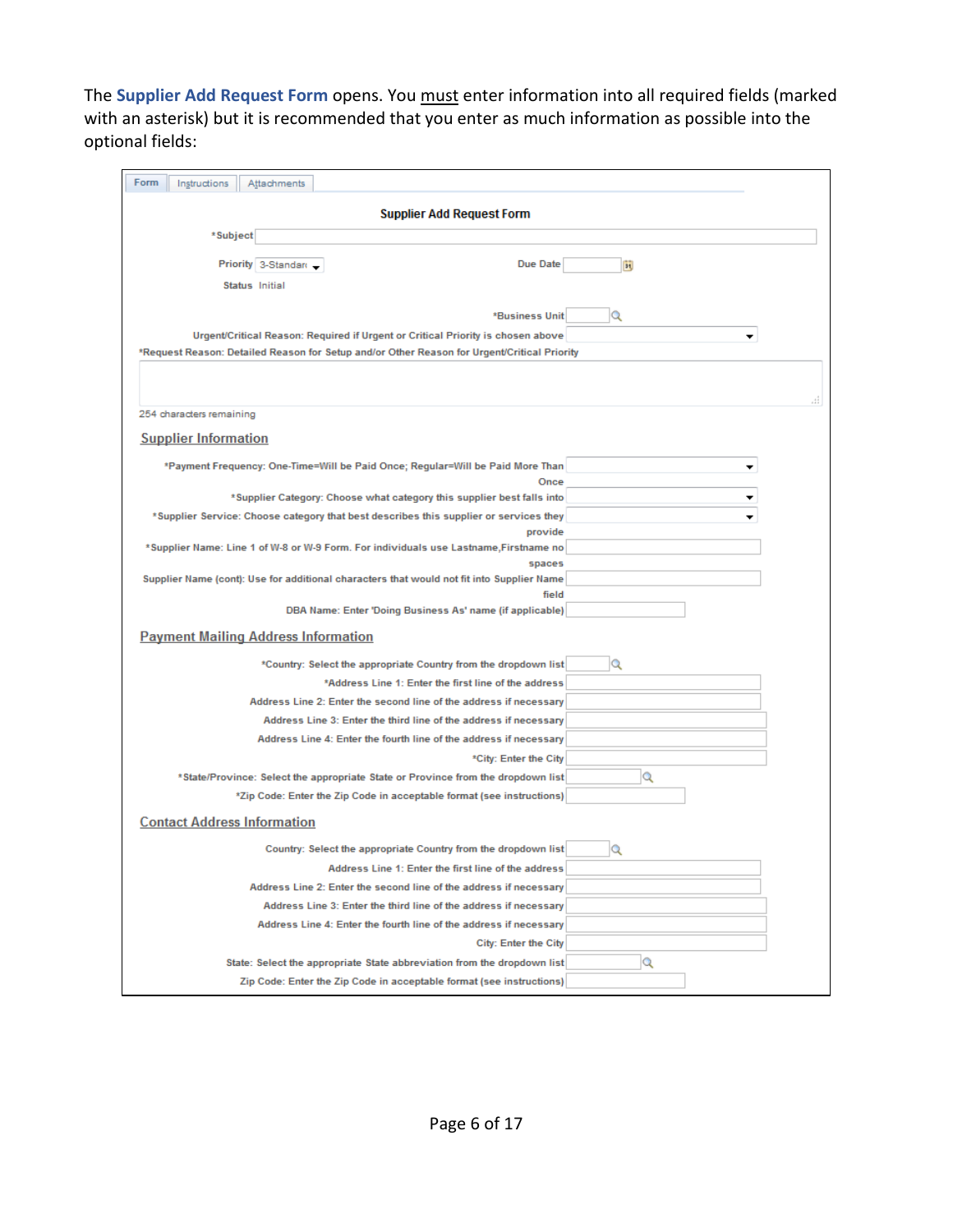### <span id="page-6-0"></span>**General Request Information**

| Subject Training example                                                                    |                                                                                                         |
|---------------------------------------------------------------------------------------------|---------------------------------------------------------------------------------------------------------|
| Priority<br>1-Critical                                                                      | Due Date 12/04/2018  開                                                                                  |
| Status Initial                                                                              | $\boldsymbol{\varOmega}$                                                                                |
|                                                                                             | *Business Unit 01110                                                                                    |
|                                                                                             | Urgent/Critical Reason: Required if Urgent or Critical Priority is chosen above   Invoice Past Due<br>▼ |
| *Request Reason: Detailed Reason for Setup and/or Other Reason for Urgent/Critical Priority |                                                                                                         |
| New supplier, initial invoice was incorrectly entered, discovered 2 days before due date.   |                                                                                                         |

- **1. Subject -** Enter the name of the supplier that you wanted added or updated
- **2. Priority** Choose the appropriate priority from the dropdown box
	- Low = Do not choose this option. It is not being used
	- Standard = Choose this option if the supplier can be setup within 3-5 business days
	- Urgent = Choose this option if you need to have the supplier setup in 1-2 business days
	- Critical = Choose this option if you need the supplier setup the same day
- **3. Due Date -** A date can be chosen or the field can be left blank. Dates entered will not affect processing time
- **4. Business Unit -** Enter your General Ledger Business Unit number from the dropdown
- **5. Urgent/Critical Reason -** Choose the appropriate reason from the dropdown box if an urgent or critical priority was chosen
- **6. Request Reason -** Use this field to explain what the supplier will be paid for, to provide a detailed reason for an urgent or critical priority that is not specified in the dropdown box above, and/or to provide any other pertinent information for the request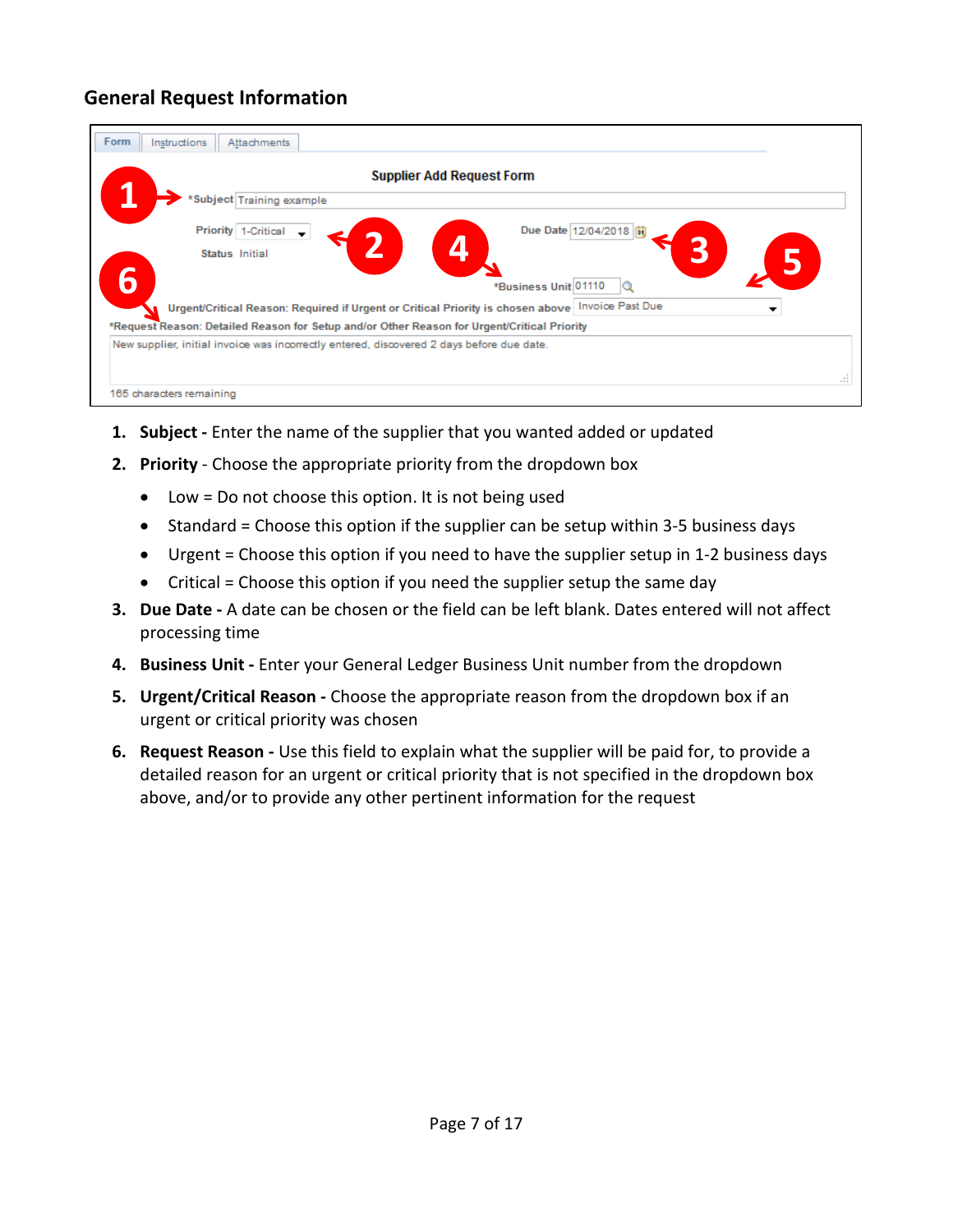### <span id="page-7-0"></span>**Supplier Information Section**

| <b>Supplier Information</b>                                                                    |  |
|------------------------------------------------------------------------------------------------|--|
| *Payment Frequency: One-Time=Will be Paid Once; Regular=Will be Paid More Than Regular         |  |
| Once                                                                                           |  |
| *Supplier Category: Choose what category this supplier best falls into Other                   |  |
| *Supplier Service: Choose category that best describes this supplier or services they Other    |  |
| provide                                                                                        |  |
| *Supplier Name: Line 1 of W-8 or W-9 Form. For individuals use Lastname, Firstname no Test, TE |  |
| spaces                                                                                         |  |
| Supplier Name (cont): Use for additional characters that would not fit into Supplier Name      |  |
| field                                                                                          |  |
| 'DBA Name: Enter 'Doing Business As' name (if applicable)                                      |  |

- **7. Payment Frequency -** Choose the value from the dropdown box that best describes how frequently you will be paying the supplier. One-time means that you expect to issue one payment to the supplier, and regular means that you expect to issue multiple payments to the supplier
- **8. Supplier Category -** Choose the value from the dropdown box that best describes what the supplier is or what services they provide
- **9. Supplier Service -** Choose the value from the dropdown box that best describes the primary service that this supplier is in the business of providing
- **10. Supplier Name -** Enter up to 40 characters of the supplier's name from Line 1 of the W-8 or W-9 Form. Individuals should be entered as Last Name,First Name with no spaces in between the comma and the first name (40 characters max)
- **11. Supplier Name (cont) -** Use this field to enter any remaining characters that do not fit into the Supplier Name field
- **12. DBA Name -** Enter a Doing Business As name (if applicable.) This can be found on Line 2 of the W-9 Form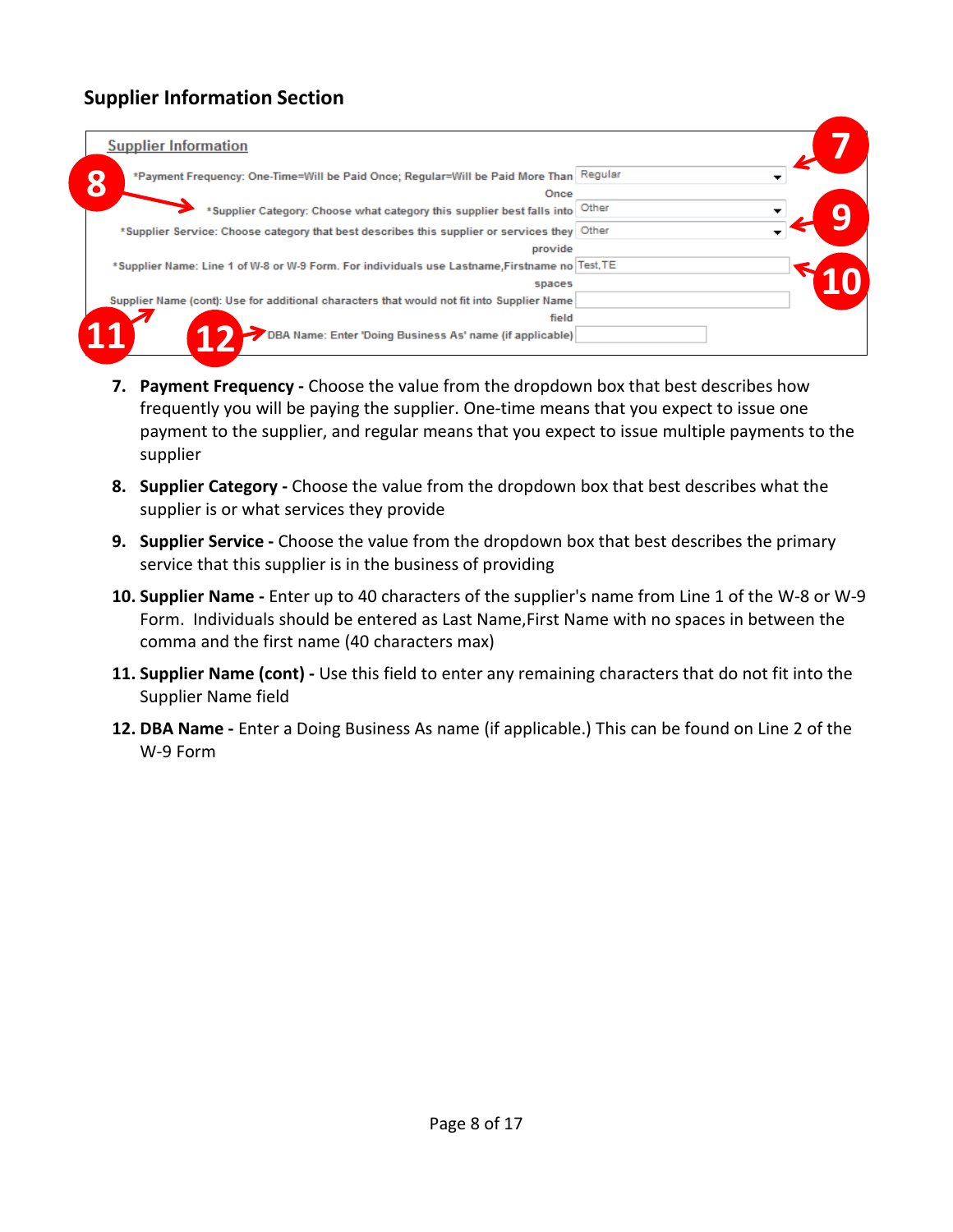### <span id="page-8-0"></span>**Payment Mailing Address Information Section**

| <b>Payment Mailing Address Information</b> |                                                                                                                                           |  |
|--------------------------------------------|-------------------------------------------------------------------------------------------------------------------------------------------|--|
|                                            | *Country: Select the appropriate Country from the dropdown list USA<br>*Address Line 1: Enter the first line of the address 1 Main Street |  |
|                                            | Address Line 2: Enter the second line of the address if necessary                                                                         |  |
|                                            | Address Line 3: Enter the third line of the address if necessary<br>Address Line 4: Enter the fourth line of the address if necessary     |  |
|                                            | *City: Enter the City Anytown<br>*State/Province: Select the appropriate State or Province from the dropdown list VT                      |  |
|                                            | *Zip Code: Enter the Zip Code in acceptable format (see instructions) 05444                                                               |  |

- **13. Country -** Choose the appropriate Country from the dropdown list
- **14. Address Line 1 -** Enter the first line of the address
- **15. Address Line 2, 3, and 4 -** Enter additional address lines if necessary
- **16. City -** Enter the City
- **17.** State/Province Choose the appropriate State or Province from the dropdown box
- **18. Zip Code -** Enter the zip code:
	- Acceptable U.S. Zip Code formats are 55555 or 44444-1111
	- Acceptable Canada Zip Code formats are 51A 0B1 (Letter-Number-Letter <Space> Number-Letter-Number)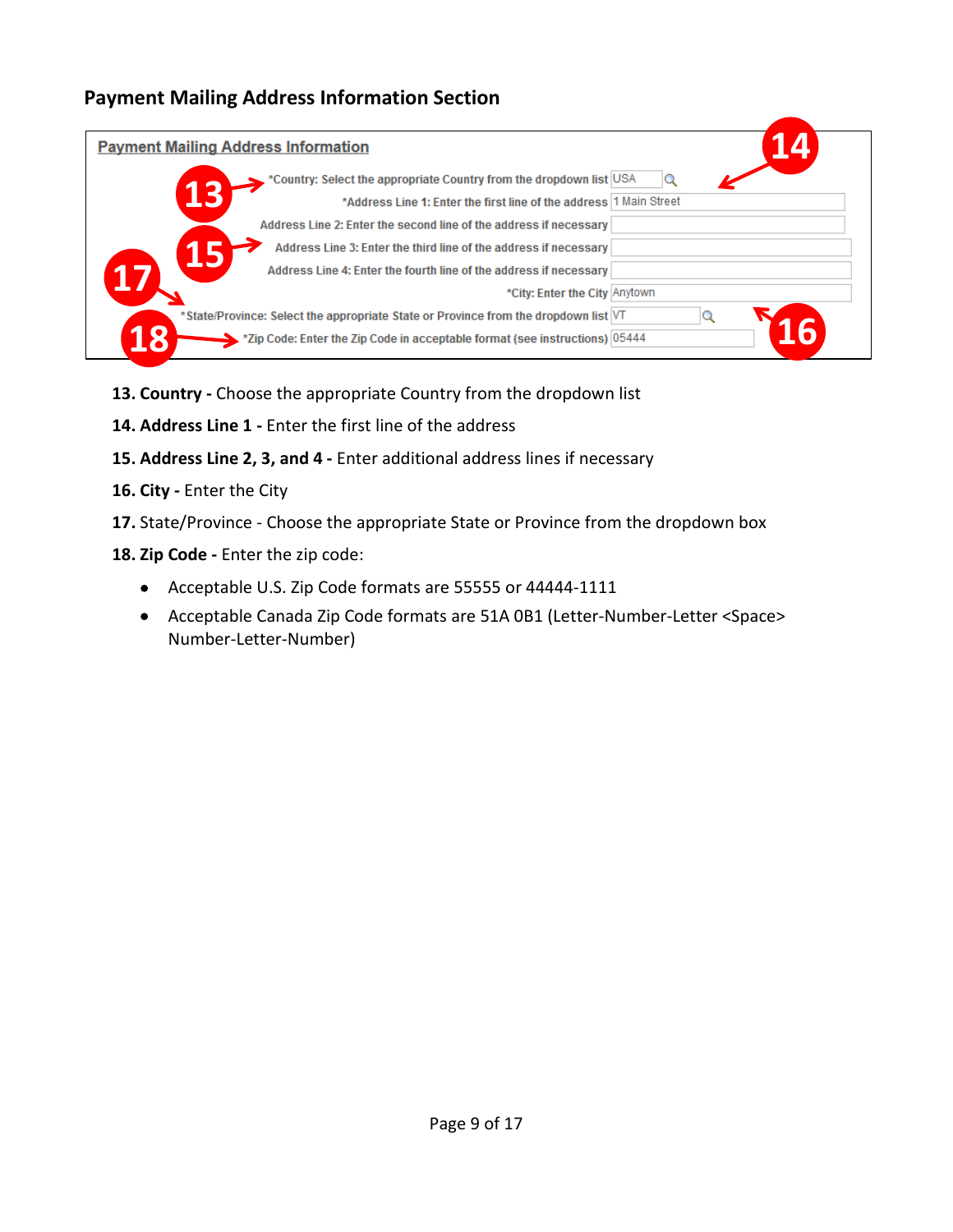### <span id="page-9-0"></span>**Contact Address Information Section**

| <b>Contact Address Information</b> |                                                                            |
|------------------------------------|----------------------------------------------------------------------------|
|                                    | Country: Select the appropriate Country from the dropdown list USA<br>Q    |
|                                    | Address Line 1: Enter the first line of the address 1 Main Street          |
|                                    | Address Line 2: Enter the second line of the address if necessary          |
|                                    | Address Line 3: Enter the third line of the address if necessary           |
| 23                                 | Address Line 4: Enter the fourth line of the address if necessary          |
|                                    | City: Enter the City Anytown                                               |
|                                    | State: Select the appropriate State abbreviation from the dropdown list VT |
|                                    | Zip Code: Enter the Zip Code in acceptable format (see instructions) 05444 |

- **19. Country -** Choose the appropriate Country from the dropdown list
- **20. Address Line 1 -** Enter the first line of the address
- **21. Address Line 2, 3, and 4 -** Enter additional address lines if necessary
- **22. City -** Enter the City
- **23.** State/Province Choose the appropriate State or Province from the dropdown box
- **24. Zip Code -** Enter the zip code:
	- Acceptable U.S. Zip Code formats are 55555 or 44444-1111
	- Acceptable Canada Zip Code formats are 51A 0B1 (Letter-Number-Letter <Space> Number-Letter-Number)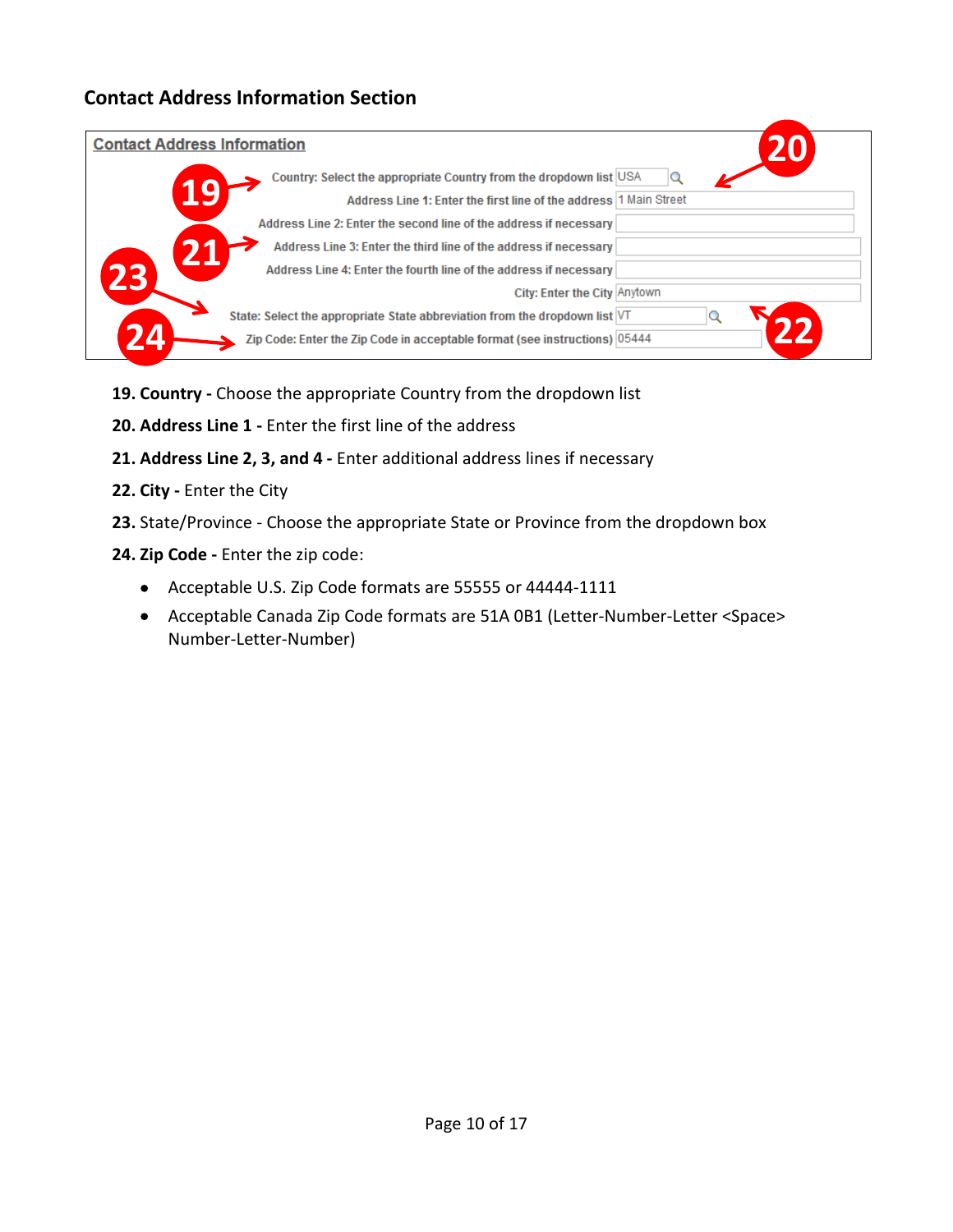### <span id="page-10-0"></span>**Supplier Contact Information Section**



- **25. Contact Name -** Enter the contact's name
- **26. Contact Title -** Enter the contact's title
- **27. Internet Address -** Enter the internet address for the supplier's website
- **28. Email Address -** Enter the supplier contact email address
- **29. Telephone Area Code -** Enter the 3-digit telephone area code
- **30. Telephone Number -** Enter the telephone number in 999-9999 format
- **31. Telephone Extension -** Enter the telephone extension if applicable
- **32. Fax Area Code -** Enter the 3-digit fax area code
- **33. Fax Number -** Enter the fax number in 999-9999 format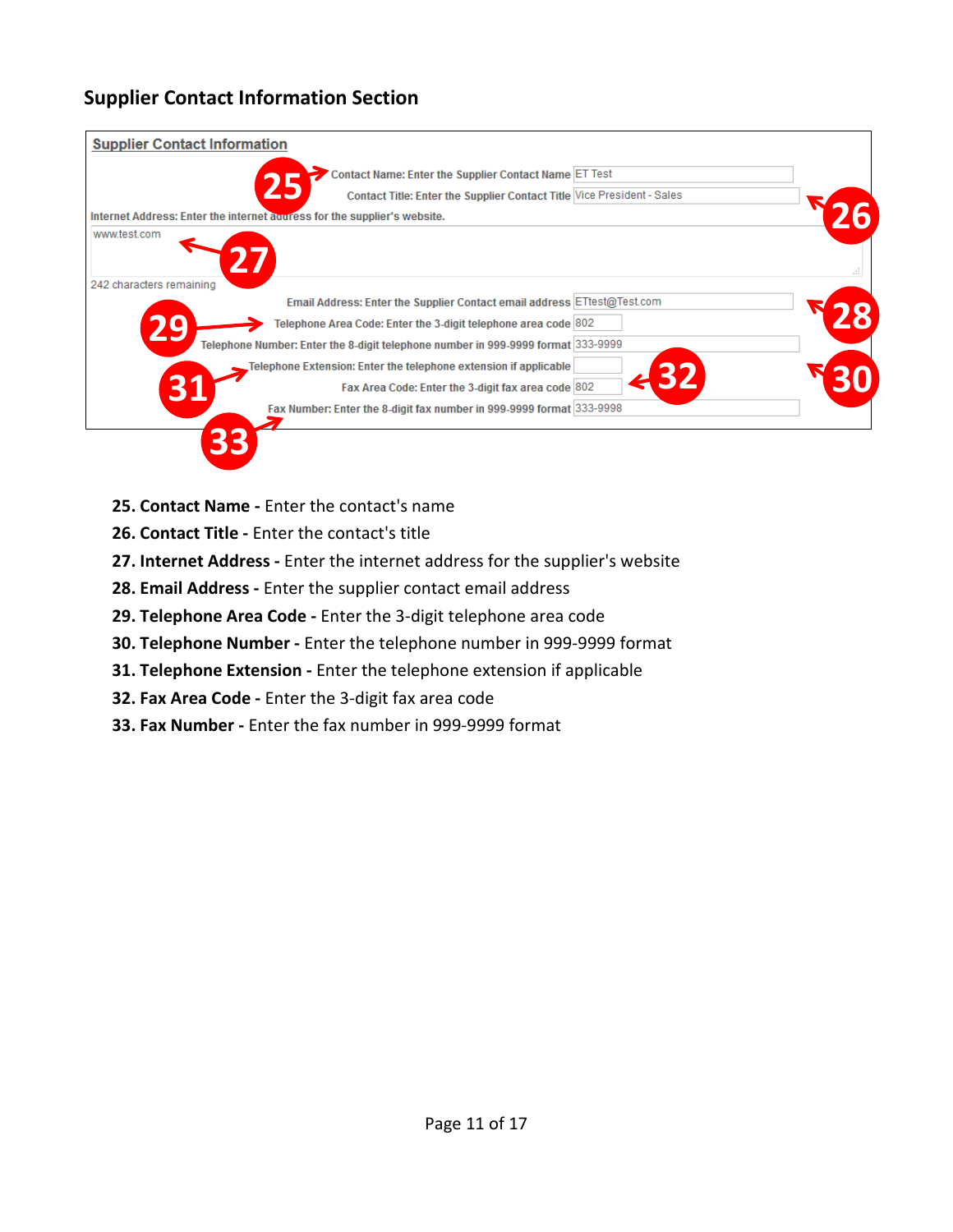### <span id="page-11-0"></span>**IRS & Other Information Section**

#### **IDS & Other Information**

| <b>IRS &amp; Other Information</b>                                                                            |                          |
|---------------------------------------------------------------------------------------------------------------|--------------------------|
| *TIN Type: Choose appropriate TIN type for US Suppliers (Not required for refunds) Federal Employer ID Number |                          |
| *TIN: Enter 9-digit TIN with no dashes (Only required for USA & CAN Suppliers with US TIN) 031234567          |                          |
| *Classification: Choose the Appropriate Federal Tax Class or Entity Type for US & CAN Suppliers               | C Corporation/LLC C Corp |
| Other Explanation: Enter specific IRS Code Section for Non-Profit or provide other information                |                          |
| Certification Date: Enter the exact date that the supplier signed the W-8 or W-9 form 11/10/2018              |                          |
| DUNS Number: Enter the 9-digit DUNS number with no dashes or spaces   123456789                               |                          |
|                                                                                                               |                          |

- **34. TIN Type -** Choose appropriate TIN type for US Suppliers (Not required for refunds)
- **35. TIN -** Enter 9-digit TIN with no dashes (Only required for USA & CAN Suppliers with US TIN)
- **36. Classification -** Choose the Appropriate Federal Tax Class or Entity Type for US & CAN Suppliers
- **37. Other Explanation -** Use this field to enter what is written in the space provided if the supplier chooses the 'Other' box in section 3 of the W-9 Form
- **38. Certification Date -** Enter the exact date that the supplier signed the W-8 or W-9 form
- **39. DUNS Number -** Enter the supplier's DUNS number if provided

### **All other fields are completed by Financial Operations**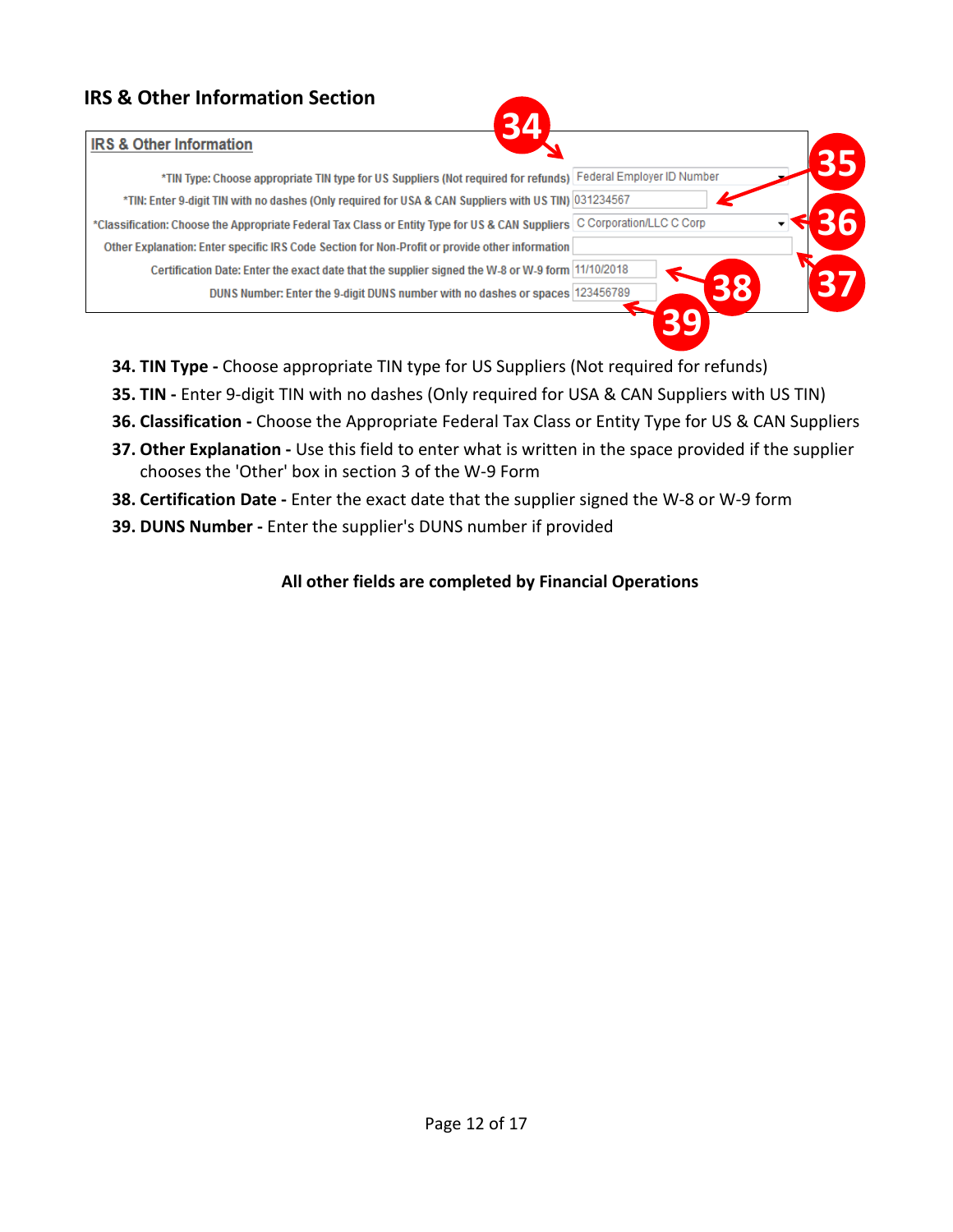| <b>FINANCIAL OPERATION USE ONLY</b>                                                                                                                                                                                              |          |
|----------------------------------------------------------------------------------------------------------------------------------------------------------------------------------------------------------------------------------|----------|
| Information in this section must only be entered by Financial Operations Staff. Information entered into these fields by the requesting department<br>will result in the request being returned for correction and resubmission. |          |
| <b>Withholding Applicable</b>                                                                                                                                                                                                    | ٠        |
| <b>Payment Alternative Name 1</b>                                                                                                                                                                                                |          |
| <b>Payment Alternative Name 2</b>                                                                                                                                                                                                |          |
| <b>Withholding Alternate Name 1</b>                                                                                                                                                                                              |          |
| <b>Withholding Alternate Name 2</b>                                                                                                                                                                                              |          |
| Bank Options: If no ACH form is provided, then leave default value D                                                                                                                                                             | Q        |
| <b>Bank Code</b>                                                                                                                                                                                                                 | $\alpha$ |
| <b>Bank Account Key</b>                                                                                                                                                                                                          | $\alpha$ |
| Payment Method Options: If no ACH form is provided, then leave default value D                                                                                                                                                   | Q        |
| <b>Payment Method</b>                                                                                                                                                                                                            | Q        |
| <b>Payment Format</b>                                                                                                                                                                                                            | Q        |
| <b>Bank Name</b>                                                                                                                                                                                                                 |          |
| <b>Bank ID Qualifier</b>                                                                                                                                                                                                         | $\alpha$ |
| <b>Bank ID Number</b>                                                                                                                                                                                                            |          |
| <b>DFI Qualifier</b>                                                                                                                                                                                                             | ۰        |
| <b>Bank Account Number</b>                                                                                                                                                                                                       |          |
| <b>Bank Account Type</b>                                                                                                                                                                                                         | ▼        |
| <b>Supplier Type</b>                                                                                                                                                                                                             | ٠        |
| Payment Terms Options: If not for a refund, then leave blank D                                                                                                                                                                   | Q        |
| <b>Payment Terms ID</b>                                                                                                                                                                                                          | $\alpha$ |
| <b>More Information</b>                                                                                                                                                                                                          |          |
|                                                                                                                                                                                                                                  |          |
|                                                                                                                                                                                                                                  |          |
|                                                                                                                                                                                                                                  |          |
|                                                                                                                                                                                                                                  |          |
|                                                                                                                                                                                                                                  |          |
|                                                                                                                                                                                                                                  |          |
|                                                                                                                                                                                                                                  |          |
|                                                                                                                                                                                                                                  |          |
| Save                                                                                                                                                                                                                             |          |
| $\equiv$ Notify                                                                                                                                                                                                                  |          |
| Form   Instructions   Attachments                                                                                                                                                                                                |          |

### **40.** Click **Save**

### **41.** Note the **Seq #** at the top of the form

| Instructions<br>Attachments<br><b>Form</b> |                                  |
|--------------------------------------------|----------------------------------|
| Seq# 11                                    | <b>Supplier Add Request Form</b> |
|                                            | *Subject Training example 1      |
| Priority 1-Critical $\blacktriangleright$  | Due Date 12/04/2018  司           |
| Status Initial                             | Preview Approval<br>Submit       |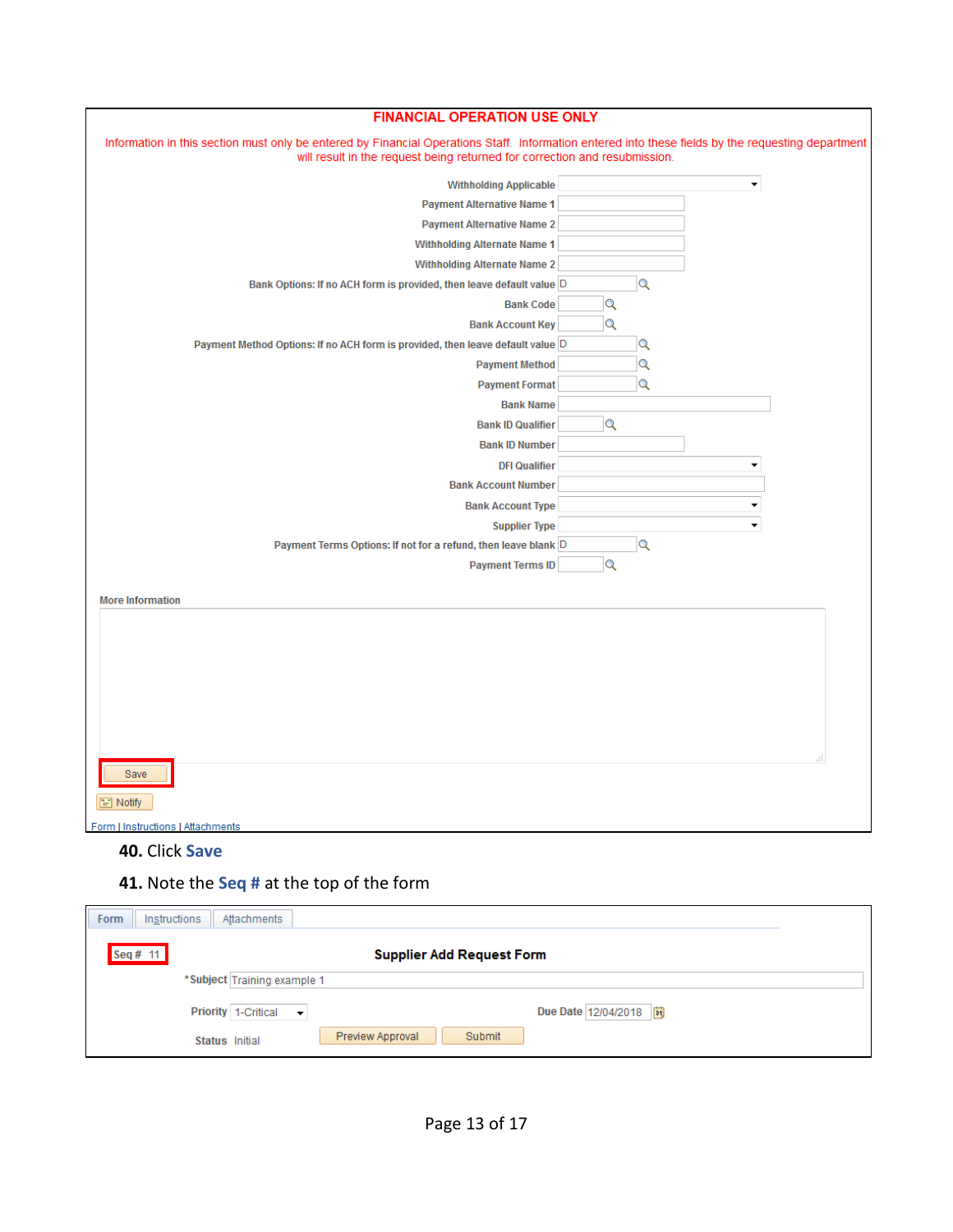### <span id="page-13-0"></span>**Adding Attachments**

Click the **Attachments** tab:

| # 12                           |                      | <b>Supplier Update Request Form</b>                          |       |
|--------------------------------|----------------------|--------------------------------------------------------------|-------|
| *Subject Training example 2    |                      |                                                              |       |
| <b>Download Templates</b>      |                      | First 1 of 1 D Last<br>Personalize   Find   View All   2     |       |
| <b>Description</b>             | <b>Attached File</b> | Open                                                         |       |
|                                |                      | Open                                                         |       |
| <b>Upload your attachments</b> |                      | First 1 of 1 2 Last<br>Personalize   Find   View All   2   民 |       |
| *Description                   | <b>Attached File</b> | Attach<br>Open                                               |       |
|                                |                      | Open<br>Attach                                               | $\pm$ |

Click the **Attach** button, the Upload window opens:

| File Attachment |                       |      |
|-----------------|-----------------------|------|
|                 |                       | Help |
| Browse          | Attachment Sample.pdf |      |
| Upload          | Cancel                |      |
|                 |                       |      |
|                 |                       |      |

Click **Browse** to find the file you want to attach

*NOTE: The only forms that should be attached to Supplier Add Request Forms are any applicable W-8 or W-9 forms, Supplier ACH Request Forms, or any documentation provided by the supplier outlining a sale, reincorporation, or change in federal tax status. Please do not attach supplier invoices.*

#### Click **Upload**

| ieq # 12<br>*Subject Training example 2        | <b>Supplier Update Request Form</b> |                                                                                             |
|------------------------------------------------|-------------------------------------|---------------------------------------------------------------------------------------------|
| <b>Download Templates</b>                      |                                     | First 1 of 1 D Last<br>Personalize   Find   View All   2                                    |
| <b>Description</b>                             | <b>Attached File</b>                | Open                                                                                        |
|                                                |                                     | Open                                                                                        |
| <b>Upload your attachments</b><br>*Description | <b>Attached File</b>                | First $\bigcirc$ 1-2 of 2 Last<br>Personalize   Find   View All   8      <br>Attach<br>Open |
| Attachment Sample.pdf                          | Attachment Sample.pdf               | $+$<br>Open<br>Attach                                                                       |
| $\overline{2}$                                 |                                     | $\left  + \right $<br>Open<br>Attach                                                        |

Click the **+** icon to add another attachment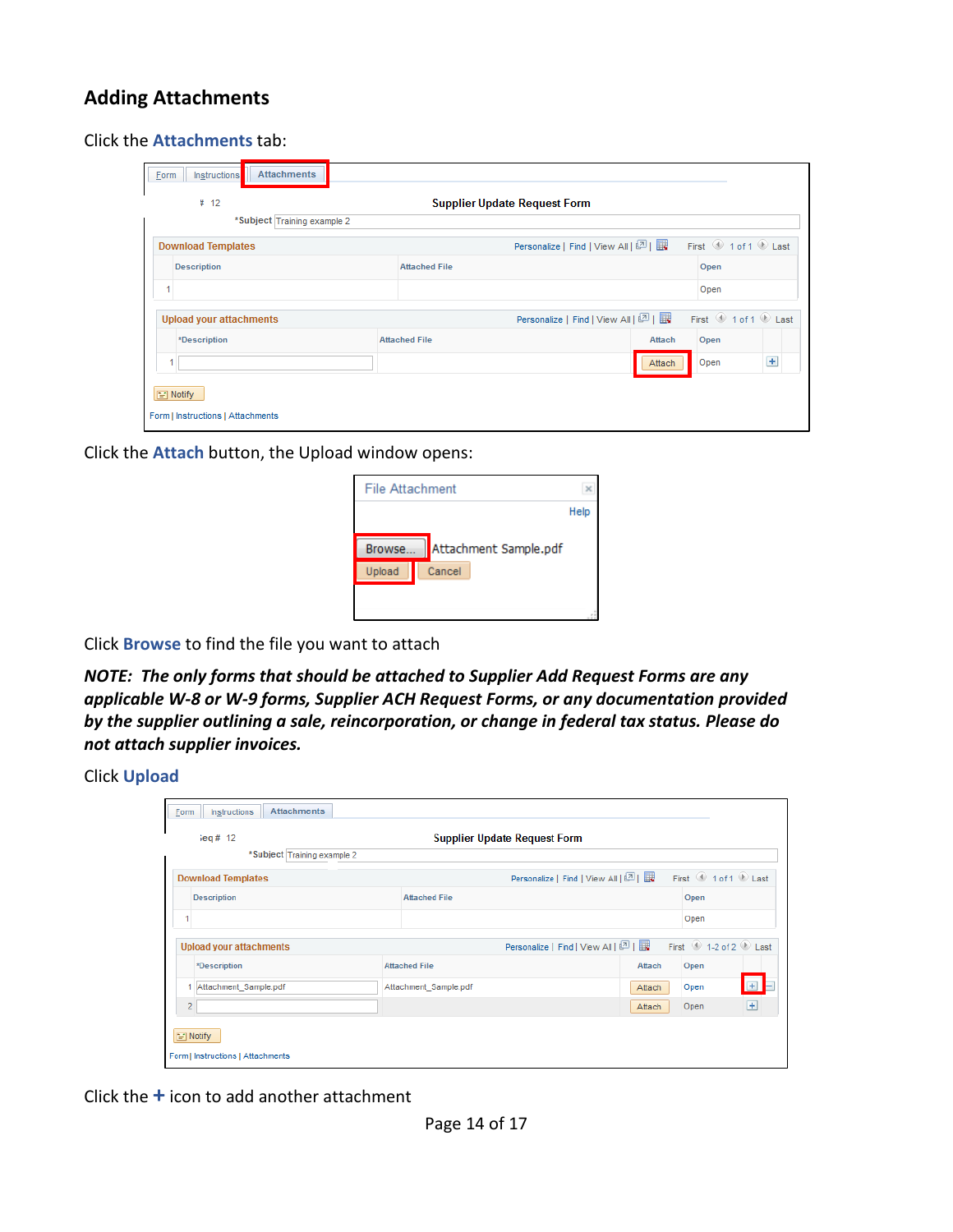#### **W-9 Form Guidelines**

- A current W-9 form must be attached for all regular suppliers and one-time reportable payments
- The most recent version of the W-9 form can be found in the forms section of the [IRS website](https://www.irs.gov/forms-instructions)
- W-9 forms must be physically signed and dated within the last six months. We do not accept electronically signed W-9 forms
- W-9 forms will not be accepted if there is any reason to question the authenticity of the form. This includes but it not limited to the following situations:
	- − Any original information is crossed out, written over, or covered up
	- − Form is electronically signed in any manner. This includes drop and drag signatures.
	- − Form is partially typed and partially handwritten
	- − Form is handwritten in multiple colors of ink
- Financial Operations has the right to request a new W-9 form at anytime if it is deemed that something is questionable, illegible, or unclear
- State of Vermont employees must not fill out any portion of a W-9 on a vendor's behalf or instruct a vendor how to fill out the form
- State of Vermont employees must not instruct a supplier on how to properly complete a W-9 form. The IRS provides comprehensive instructions to help suppliers fill out the forms correctly. If a supplier needs assistance with completing a W-9 form properly, then they should seek the assistance of their tax professional, accountant, or the IRS directly

#### **W-8 Form Guidelines**

- An appropriate and current W-8 form must be submitted for all foreign individuals and entities that do not have a United States Tax Identification Number
- The most recent versions of the W-8 forms can be found in the forms section of the [IRS website](https://www.irs.gov/forms-instructions)
- The guidelines for the completion and submission of W-8 forms are exactly the same as those listed above for W-9 forms

#### **ACH Authorization Form Guidelines**

- A current Vendor ACH Authorization Form must be attached to setup a supplier to receive payments via direct deposit
- The most recent version of the Vendor ACH Authorization Form can be found Forms page of the [Finance and Management website](http://www.finance.vermont.gov/forms/vision)
- All fields of the Vendor ACH Authorization Form must be filled out with the exception of the vendor id number
- A voided check should not accompany a Vendor ACH Authorization Form
- Vendor ACH Authorization forms must be signed and dated within the last 30 days
- All other guidelines for the completion and submission of Vendor ACH Authorization Forms are exactly the same as those listed above for W-9 and W-8 forms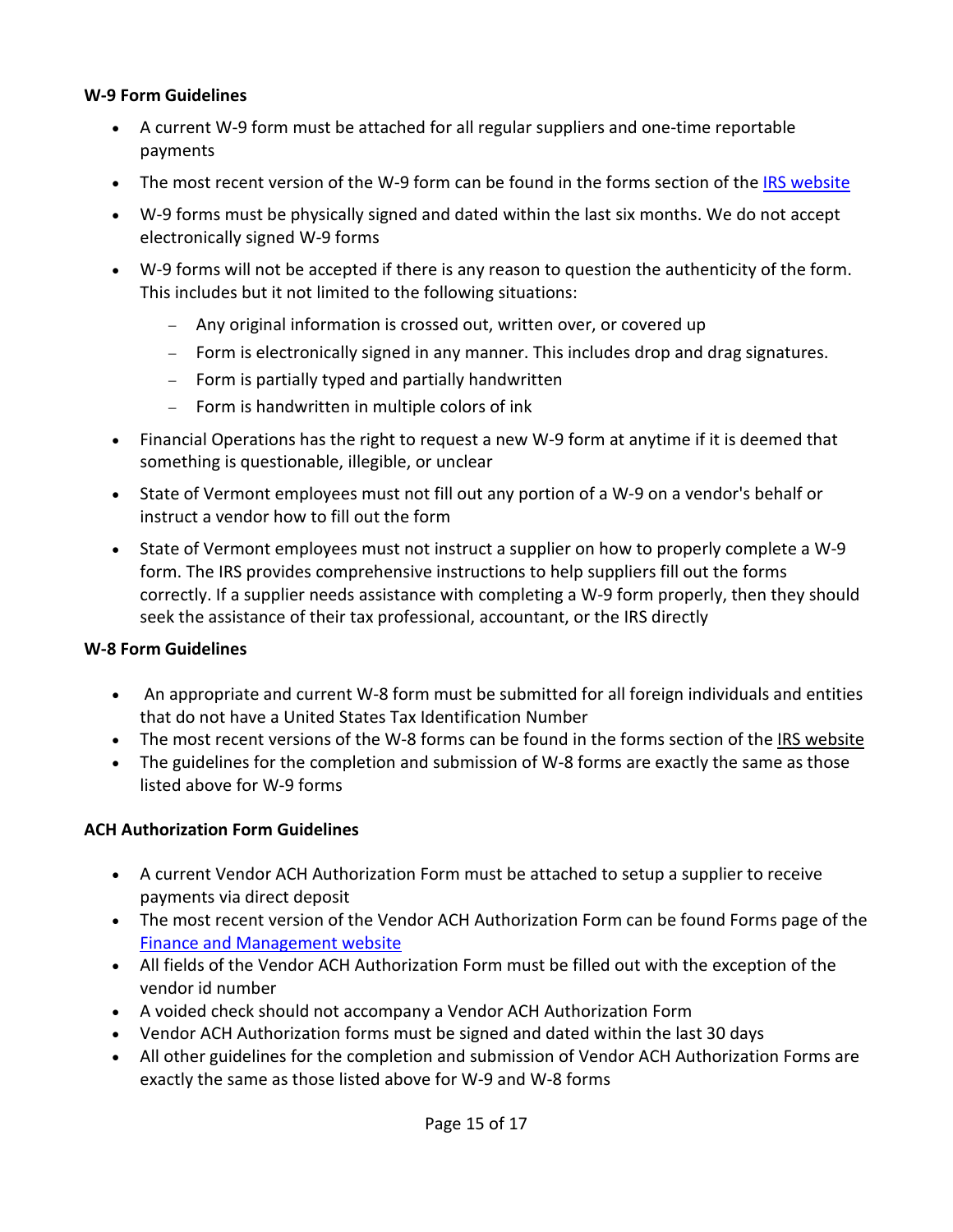# <span id="page-15-0"></span>**Submitting the Form**

| Instructions<br><b>Form</b> | Attachments                                         |
|-----------------------------|-----------------------------------------------------|
| Seq # $11$                  | <b>Supplier Add Request Form</b>                    |
|                             | *Subject Training example 1                         |
|                             | Due Date 12/04/2018<br>Priority 1-Critical v        |
|                             | <b>Preview Approval</b><br>Submit<br>Status Initial |

The Review/Edit Approvers page displays:

| <b>Supplier Add Request Form</b>                                                  |  |
|-----------------------------------------------------------------------------------|--|
| Subject Training example                                                          |  |
| <b>Review/Edit Approvers</b>                                                      |  |
| Supplier Add Request Form: 11: Pending $\text{F}_{\text{Path}}^{\text{Stat New}}$ |  |
| Pending<br><b>Multiple Approvers</b><br>ł÷<br><b>Supplier Approval</b><br>ч       |  |
| OK                                                                                |  |

**42.** Click the **Multiple Approvers** link to see the pool of approvers:

| Mozilla Firefox                                                                                          | $\Sigma$<br>$\Box$<br>$\Box$ |  |  |  |
|----------------------------------------------------------------------------------------------------------|------------------------------|--|--|--|
| $G \cap$<br>https://fintraining.erp.vermont.gov/psc/FMTRN_13/EMPLOYEE/ERP/s/WEBLIB_EOAW.EOAW_MON_APPRS.F |                              |  |  |  |
| <b>Approver #1</b>                                                                                       | ۸                            |  |  |  |
| Name:                                                                                                    | Jamie A Sheltra              |  |  |  |
| Empl ID:                                                                                                 | 22146                        |  |  |  |
| <b>Department:</b>                                                                                       | 1115001000                   |  |  |  |
| <b>Supervisor ID:</b>                                                                                    |                              |  |  |  |
| <b>Telephone:</b>                                                                                        |                              |  |  |  |
| <b>Reports To Position Number:</b>                                                                       | 020053                       |  |  |  |
| <b>Fmail ID:</b>                                                                                         | jamie.sheltra@vermont.gov    |  |  |  |
| Approver #2                                                                                              | Ξ                            |  |  |  |
| Name:                                                                                                    | Michelle L White             |  |  |  |
| Empl ID:                                                                                                 | 09735                        |  |  |  |
| Department:                                                                                              | 1115001000                   |  |  |  |
| <b>Supervisor ID:</b>                                                                                    |                              |  |  |  |
| <b>Telephone:</b>                                                                                        |                              |  |  |  |
| <b>Reports To Position Number:</b>                                                                       | 020053                       |  |  |  |
| Email ID:                                                                                                | michelle.white@vermont.gov   |  |  |  |
| Approver #3                                                                                              |                              |  |  |  |
| Name:                                                                                                    | <b>Ruthellen Doyon</b>       |  |  |  |
| Empl ID:                                                                                                 | 80254                        |  |  |  |
| Department:                                                                                              | 1115001000                   |  |  |  |
| <b>Supervisor ID:</b>                                                                                    |                              |  |  |  |
| <b>Telephone:</b>                                                                                        |                              |  |  |  |
| <b>Reports To Position Number:</b>                                                                       | 027003                       |  |  |  |
| Email ID:                                                                                                | ruthellen.doyon@vermont.gov  |  |  |  |
| Approver #4                                                                                              |                              |  |  |  |
| Name:                                                                                                    | Rhonda Partlow               |  |  |  |
| Empl ID:                                                                                                 | 09869                        |  |  |  |
| <b>Department:</b>                                                                                       | 1115001000                   |  |  |  |
| <b>Supervisor ID:</b>                                                                                    |                              |  |  |  |
| <b>Telephone:</b>                                                                                        |                              |  |  |  |
| <b>Reports To Position Number:</b>                                                                       | 020053                       |  |  |  |
| <b>Email ID:</b>                                                                                         | rhonda.partlow@vermont.gov   |  |  |  |

**43.** Click **OK**